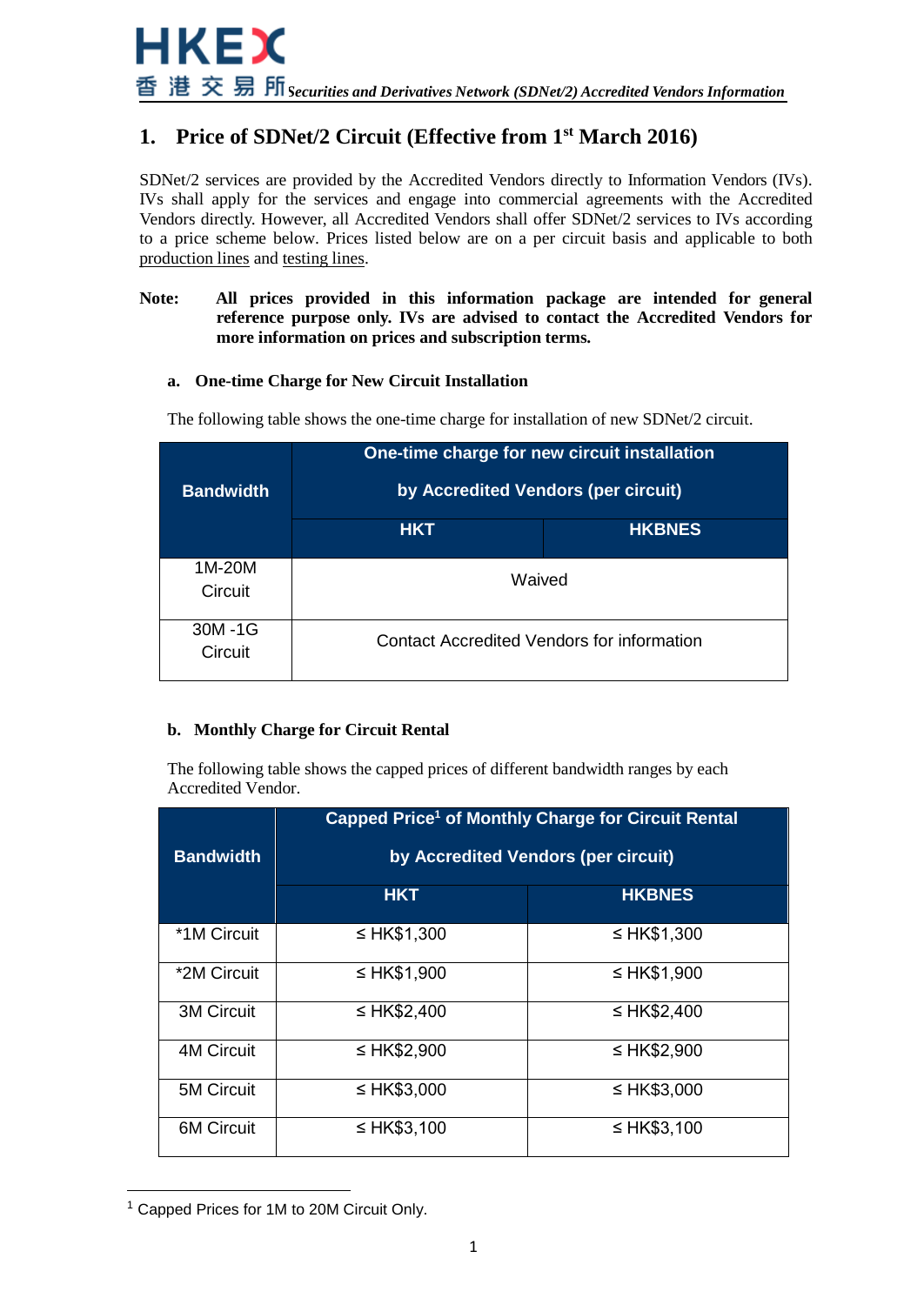

 $\overline{\phantom{a}}$ 

*Securities and Derivatives Network (SDNet/2) Accredited Vendors Information*

| <b>7M Circuit</b>    | ≤ HK\$3,200      | ≤ HK\$3,200                                             |  |
|----------------------|------------------|---------------------------------------------------------|--|
| <b>8M Circuit</b>    | $\leq$ HK\$3,300 | ≤ HK\$3,300                                             |  |
| 9M Circuit           | ≤ HK\$3,400      | $\leq$ HK\$3,400                                        |  |
| 10M Circuit          | ≤ HK\$3,500      | ≤ HK\$3,500                                             |  |
| 20M Circuit          | ≤ HK\$4,500      | ≤ HK\$4,500                                             |  |
| 30M to 1G<br>Circuit |                  | Contact Accredited Vendors for information <sup>2</sup> |  |

 $2$  EPs are advised to contact respective Accredited Vendors for prices of 30M and above circuits.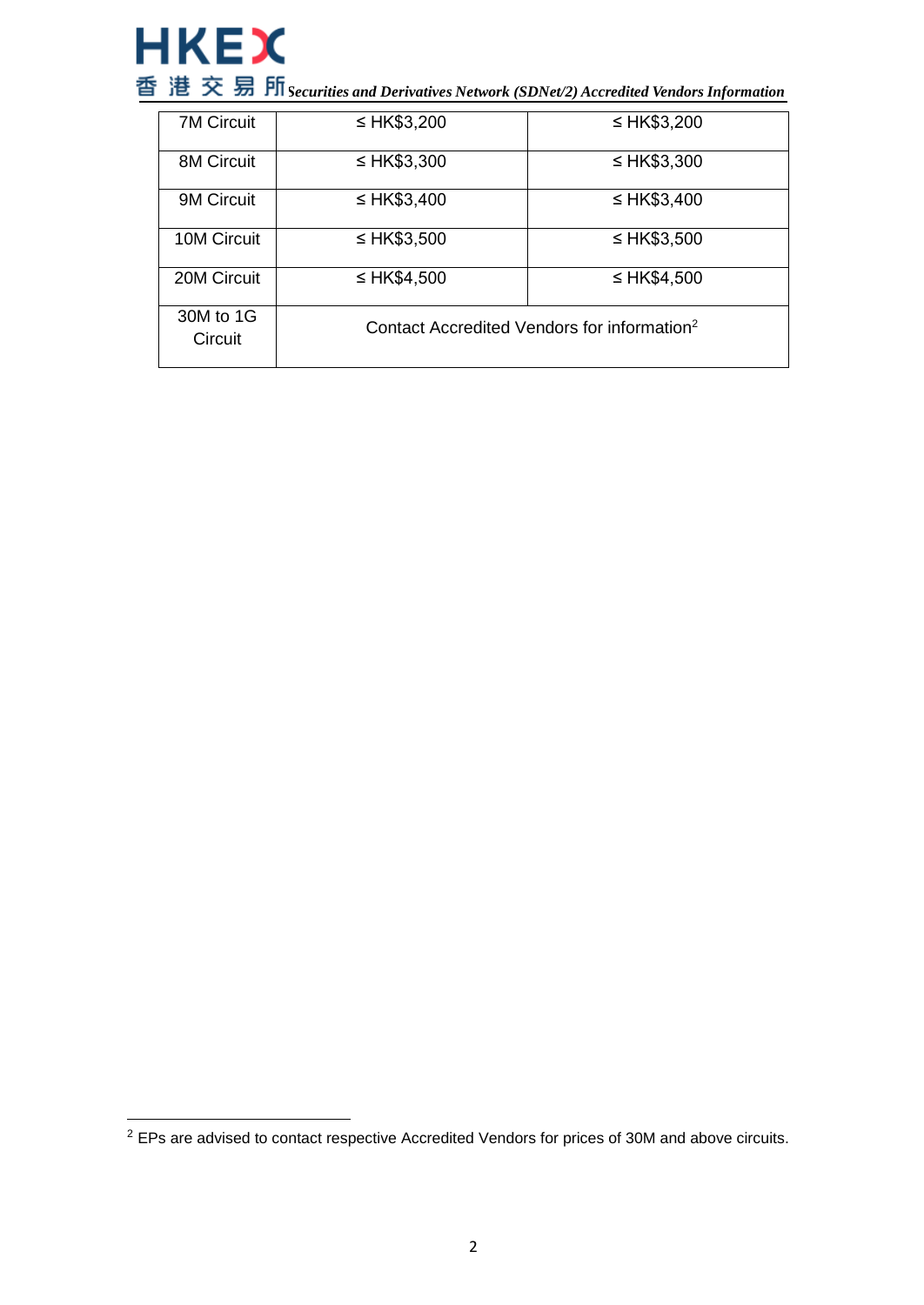#### **c. Monthly Charge for Network Switch Rental**

The following table shows the capped prices by each Accredited Vendor for network switch rental:

| <b>Service</b>        | <b>Capped Price of Monthly Charge for Network Switch</b><br>by Accredited Vendors (per network switch) |                |
|-----------------------|--------------------------------------------------------------------------------------------------------|----------------|
|                       | HKT                                                                                                    | <b>HKBNES</b>  |
| <b>Network Switch</b> | ≤ HK\$200                                                                                              | $\leq$ HK\$200 |

#### **d. One-time Charge for Circuit Bandwidth Upgrade/Downgrade/Reconfiguration /Relocation/Standby Service**

The following table shows the charges by each Accredited Vendor for circuit bandwidth upgrade / downgrade / reconfiguration / internal relocation / external relocation / standby service:

| <b>Service</b>                                                                                                                                                                                                       | Capped Price <sup>3</sup> of One-time Charge (1-20M Circuit) <sup>4</sup><br>by Accredited Vendors (per circuit) |                                                                                                                                                                      |  |
|----------------------------------------------------------------------------------------------------------------------------------------------------------------------------------------------------------------------|------------------------------------------------------------------------------------------------------------------|----------------------------------------------------------------------------------------------------------------------------------------------------------------------|--|
|                                                                                                                                                                                                                      | <b>HKT</b>                                                                                                       | <b>HKBNES</b>                                                                                                                                                        |  |
| Circuit Bandwidth<br>Upgrade /Downgrade<br>Charge                                                                                                                                                                    | HK\$1,500                                                                                                        | HK\$1,500                                                                                                                                                            |  |
| Reconfiguration                                                                                                                                                                                                      | HK\$1,500                                                                                                        | HK\$1,500                                                                                                                                                            |  |
| Internal Relocation <sup>5</sup>                                                                                                                                                                                     | HK\$1,500                                                                                                        | HK\$1,500                                                                                                                                                            |  |
| <b>External Relocation</b><br>(different building)                                                                                                                                                                   | HK\$5,000                                                                                                        | HK\$5,000                                                                                                                                                            |  |
| Standby-service<br>Charge (minimum two<br>hours)<br>Office hours<br>i.<br>Monday - Friday<br>09:00am - 09:00pm<br>Saturday 09:00am<br>$\overline{a}$<br>to 01:00pm<br>Non office hours<br>ii.<br>and Public Holidays | HK\$2,000 per hour<br>$\blacksquare$<br>(minimum 2 hours)<br>HK\$2,000 for subsequent<br>hour                    | Office hours: HK\$1,800 per<br>$\blacksquare$<br>hour (minimum 2 hours)<br>Non office hours and Public<br>$\sim$<br>Holiday: HK\$3,000 per hour<br>(minimum 2 hours) |  |

 $\overline{a}$  $3$  Capped Prices for 1M to 20M Circuit Only.

<sup>4</sup> EPs are advised to contact respective Accredited Vendors for prices of 30M and above circuits.

<sup>5</sup> Relocation of circuit within the same building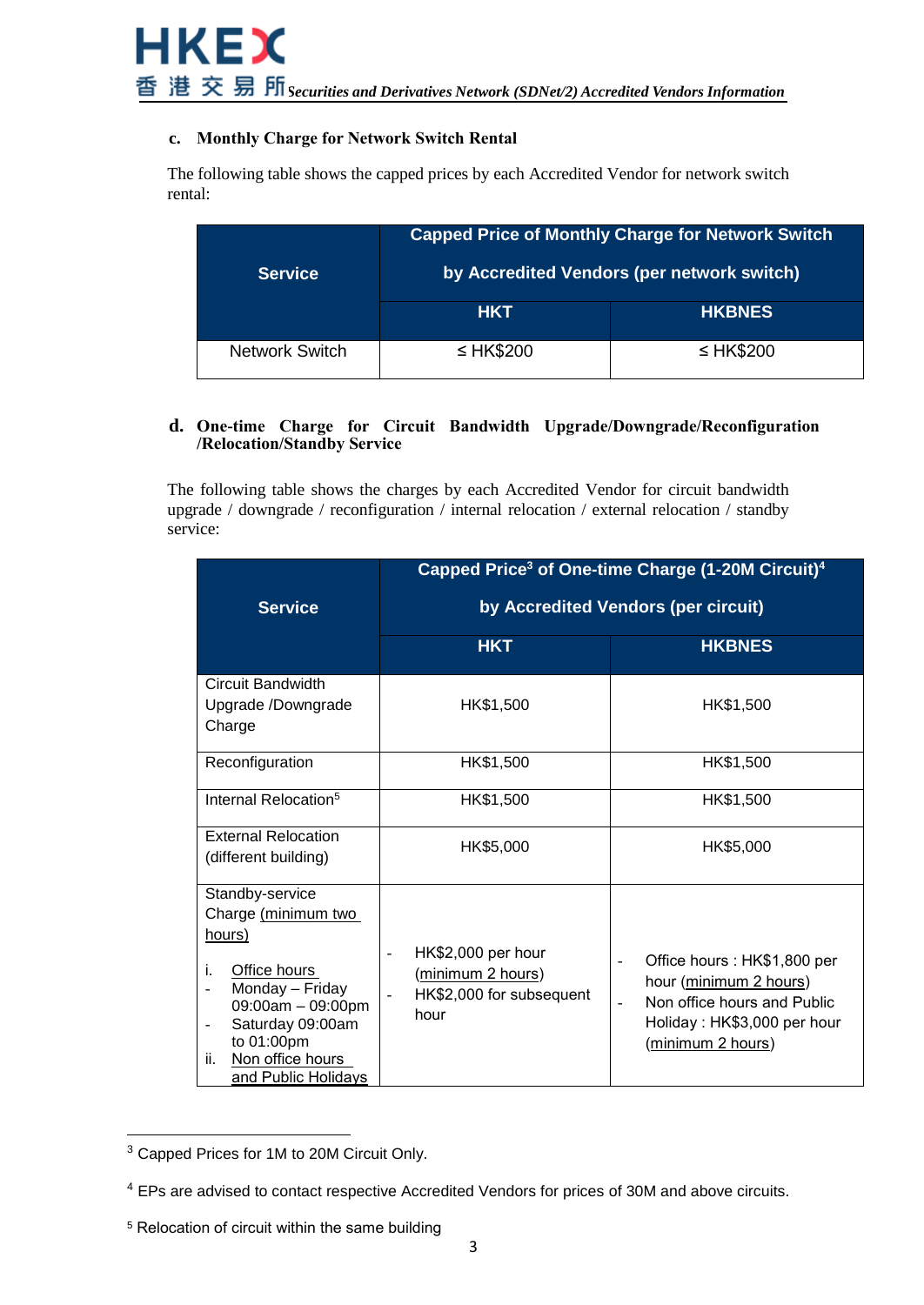#### **e. Minimum Subscription Period and Termination Notice**

For all SDNet/2 circuits, a minimum subscription period and advance termination notice is applicable.

| Minimum Subscription Period       | ' months |
|-----------------------------------|----------|
| <b>Advance Termination Notice</b> | month    |

IVs should aware the terms and conditions for circuit subscription may vary among Accredited Vendors. For details, please contact the Accredited Vendors.

#### **f. High Performance Option**

At the rollout of SDNet/2, some (but not all) Accredited Vendors offer a High Performance Option which is essential for supporting upcoming market data feeds of higher throughput, such as the streaming feeds. Please contact Accredited Vendors for the prices of the High Performance Option.

| <b>Bandwidth</b> | <b>AHKIY</b>                                 | <b>HKBNES</b>                                |
|------------------|----------------------------------------------|----------------------------------------------|
| 30M-1G Circuit   | Contact Accredited Vendor for<br>information | Contact Accredited Vendor for<br>information |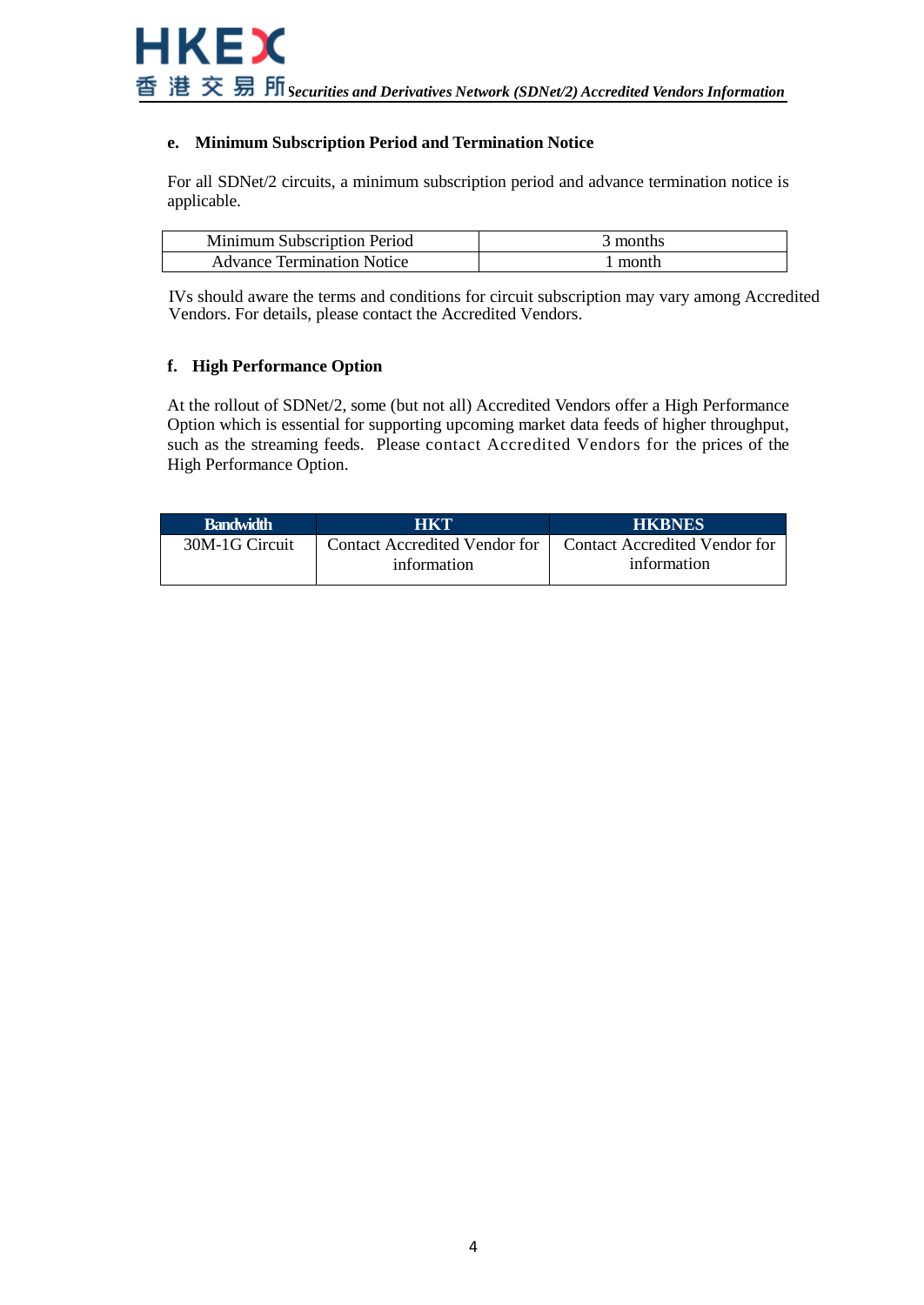

# **2. Technical Specifications of SDNet/2**

SDNet/2 services provided by all Accredited Vendors meet the technical specifications set out by HKEX. The following paragraphs highlight the key technical specifications of SDNet/2.

### **Round-trip End-to-End Network Latency**

The average end-to-end round trip latency of the circuits provided by the Accredited Vendors is less than or equal to 1.5 milliseconds6 from below listed districts in Hong Kong SAR to HKEX's Data Centres.

| <b>Region</b>           | <b>District</b>            |
|-------------------------|----------------------------|
| <b>Hong Kong Island</b> | <b>Central and Western</b> |
|                         | Wan Chai                   |
|                         | Eastern                    |
|                         | Southern                   |
| Kowloon                 | Yau Tsim Mong              |
|                         | Sham Shui Po               |
|                         | <b>Kowloon City</b>        |
|                         | Wong Tai Sin               |
|                         | <b>Kwun</b> Tong           |
| <b>New Territories</b>  | Kwai Tsing                 |
|                         | Tsuen Wan                  |
|                         | Tai Po                     |
|                         | Sha Tin                    |
|                         | Sai Kung                   |

### **Network Availability and Resiliency**

All Accredited Vendors provide a highly available and resilient network infrastructure under SDNet/2 services and conform to the following availability and resiliency specifications.

| <b>Resiliency Design</b>            | <b>Specification</b>                                      |
|-------------------------------------|-----------------------------------------------------------|
| <b>Overall Network Availability</b> | Not less than 99.999%                                     |
| Core Network Equipment              | Multiple sets of core equipment such that a major network |
| Diversity                           | incident will minimize the impact to IV Circuits.         |
| <b>Core Network Centre</b>          | Hong Kong Island: 2 Network Centres                       |
| Geographical Diversity              | Kowloon: 2 Network Centres                                |
| <b>Circuit Diversity</b>            | Dual circuits of IV will go through different network     |
|                                     | centres and access exchanges of the network vendor via    |
|                                     | separate fibre paths.                                     |
| <b>Network Resiliency</b>           | There is no single point of failure inside the Accredited |
|                                     | Vendor's network centres and access exchanges.            |
| Circuit Failover Time               | $\langle$ 2 seconds                                       |

<sup>6</sup> The end-to-end latency is measured from the Accredited Vendor's access point in HKEX data centre to the office of participant or information vendor.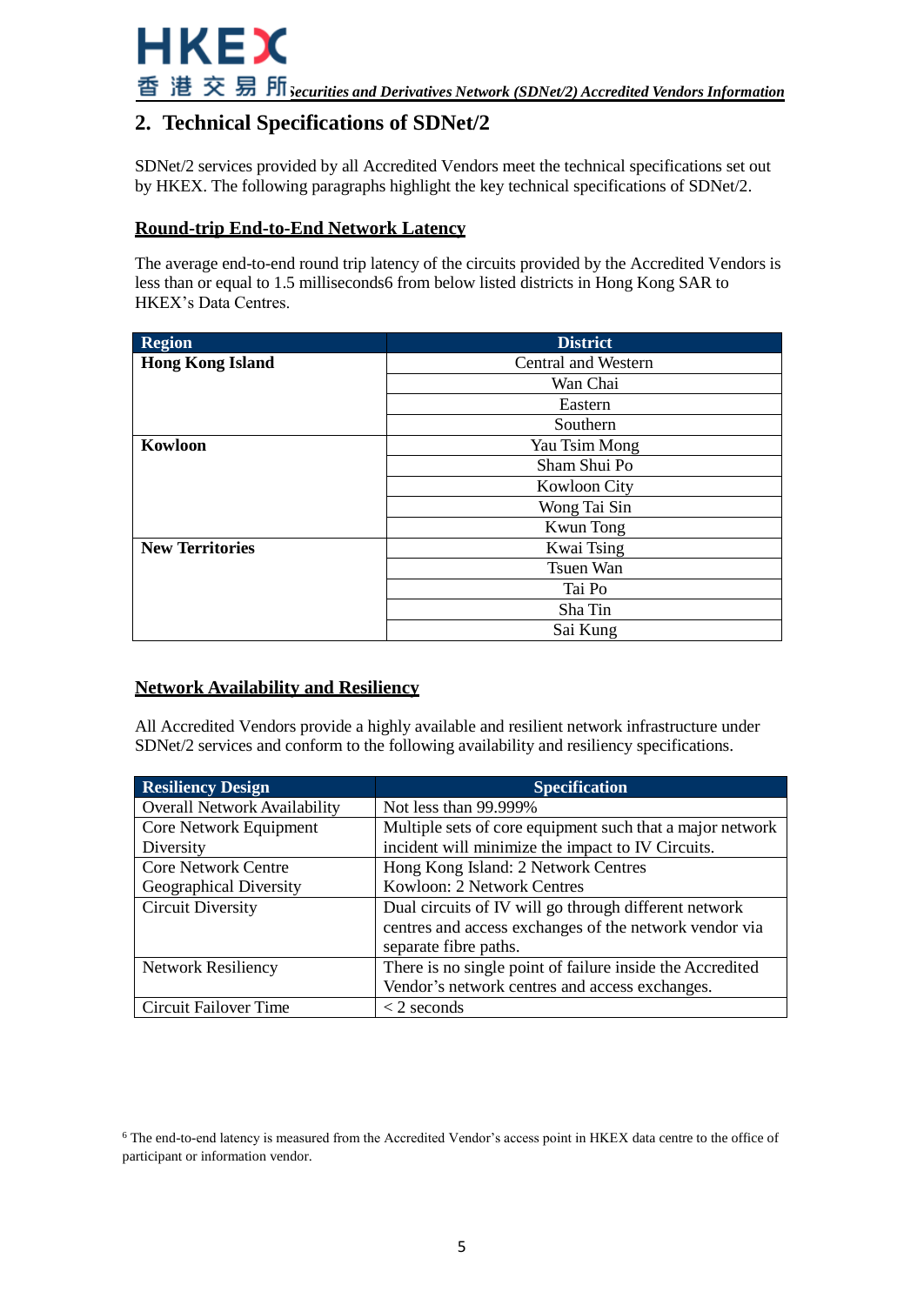# **3. Service Level**

# **Service Level of Individual Circuit**

The Accredited Vendors provide below Service Level Agreement (SLA) for each individual IV circuit.

| <b>Service Level Measurement</b> | <b>Service Level Agreement (SLA)</b>                                          |                   |
|----------------------------------|-------------------------------------------------------------------------------|-------------------|
| Service Provisioning Lead Time   | $<$ 14 calendar days                                                          |                   |
| Circuit Availability             | 99.999%                                                                       |                   |
| <b>Fault Restoration Time</b>    | 1 hour before trading hours<br>to 1 hour after trading hours less than 1 hour |                   |
|                                  | Other hours:                                                                  | less than 2 hours |

# **Non-Compliance with SLA**

During the minimum subscription period or agreed contract period, in the event of noncompliance with SLA, IVs have the right to terminate the individual SDNet/2 Circuit from their Accredited Vendors by giving one month advance notice if:

- i. the Circuit Availability for any single circuit (or for any individual circuit comprising a dual circuit) in any single calendar month is not met and neither is the Restoration Time in respect of such circuit fault at any time during that month; or
- ii. the Circuit Availability is not met for any single circuit (or for any individual circuit comprising a dual circuit) in any two calendar months within a period of 6 months.